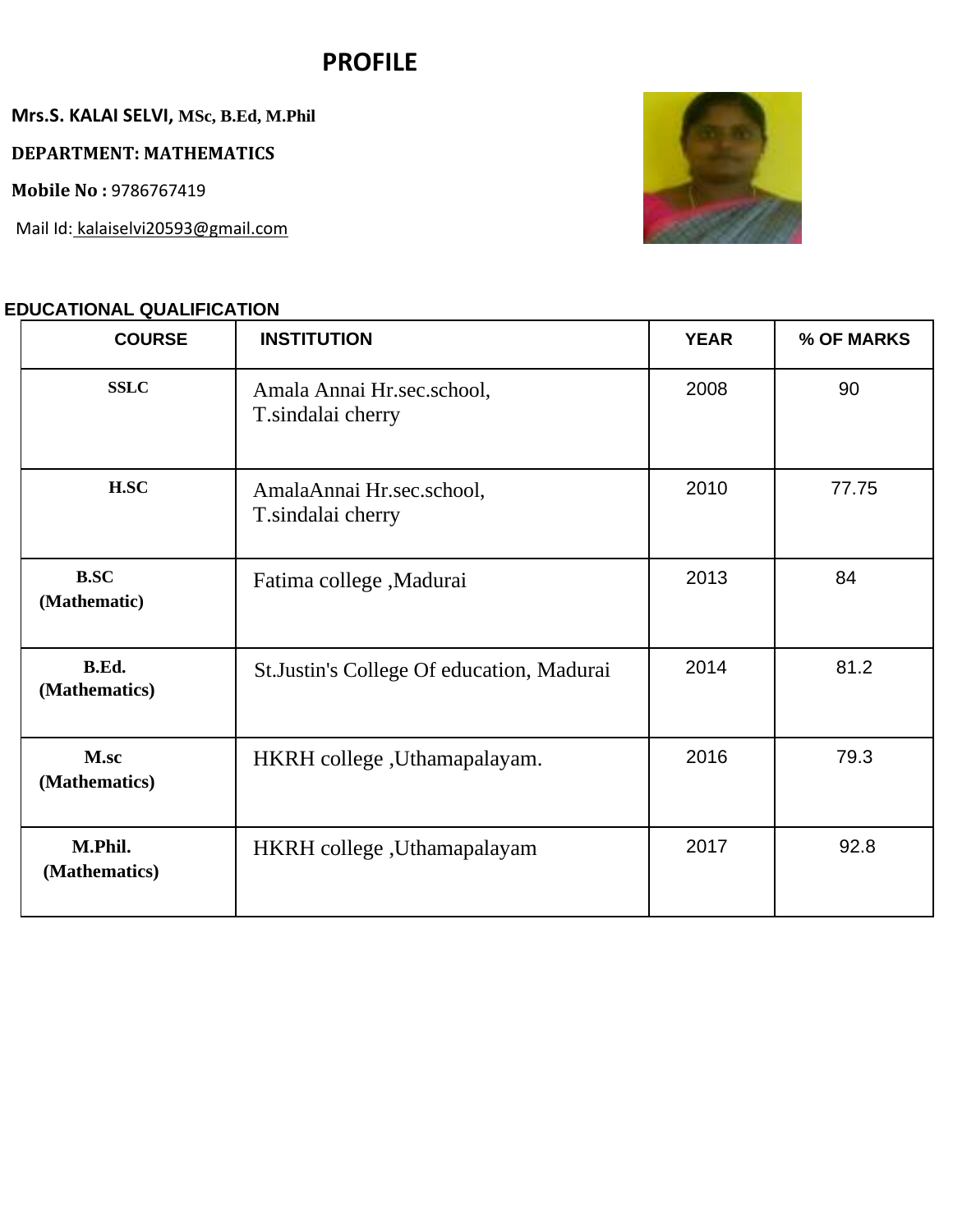#### **EXPERIENCE**

- ∙ Seven months worked at **Amala Annai Hr. Sec. School** in T.Sindala cherry as maths teacher with effect from June 2017 to Dec 2017.
- ∙ Three months worked at **Spice Valley Teacher's Education College** in Bodinayakanur from March 2019 to June2019.
- ∙ Fifteen months worked at **Theni college of arts and science** in Veerapandi from June2019 to september 2020.

#### **CONFERENCE:**

- ∙ Participated National seminar on "TOPOLOGICAL GRAPH THEORY" Organised by the Research centre of mathematics on 19-12-2016.
- ∙ Participated in the one day workshop on " MOULDING PERCEPTION TO ACHIEVE GREATER THINGS IN LIFE" Organised by institute industry interface cell, Fatima college, Madurai on 29\_08-2012.
- ∙ Participated in the national conference on "ADVANCES IN APPLIED MATHEMATICAL SCIENCES" Organised ByPG& Research Department of Mathematics on  $12<sup>th</sup>$  &13<sup>th</sup> August 2016.
- ∙ Participated one day national seminar on Emerging trends in Applied Mathematics held at hajee Karutha Rowthar Howdia College on 4<sup>th</sup> September 2014.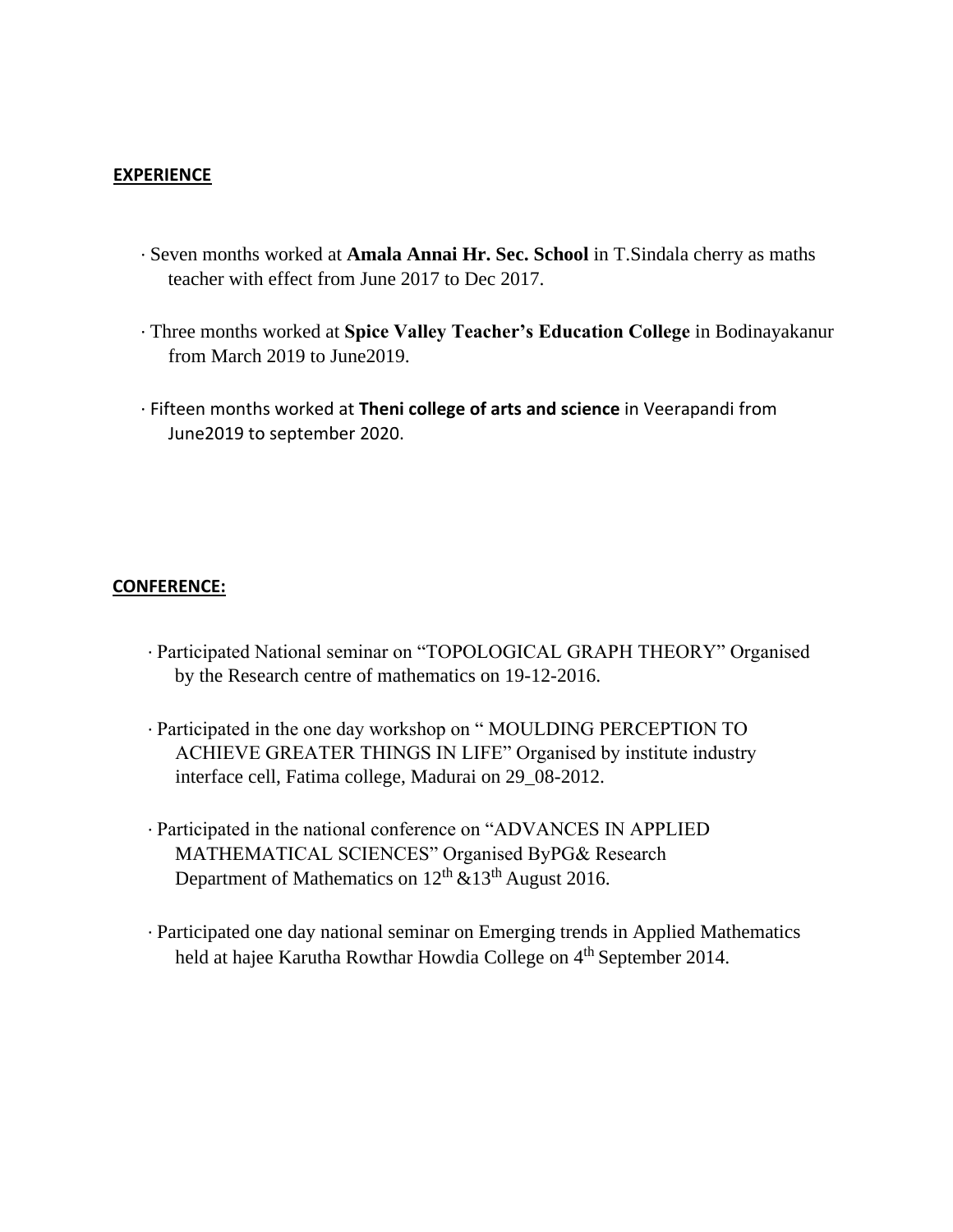### **PERSONAL SKILLS**

- ∙ Good Numeric Ability
- ∙ Persistent & Hard Working
- ∙ Ready to take up responsibility

## **PERSONAL DETAILS**

|                 | NAME :                     | Mrs S.KALAISELVI           |  |
|-----------------|----------------------------|----------------------------|--|
|                 |                            | FATHERNAME: Mr S.SALETHU   |  |
|                 | DATE OF BIRTH : 20-05-1993 |                            |  |
|                 | GENDER :                   | FEMALE                     |  |
|                 | MARITAL STATUS : MARRIED   |                            |  |
|                 | <b>RELIGION:</b>           | <b>CHRISTIAN</b>           |  |
| LANGUAGEKNOWN : |                            | <b>TAMIL &amp; ENGLISH</b> |  |

## DECLARATION

I here by declare that all the above information's by me are true to the best of my knowledge and belief.

Date:

Place: